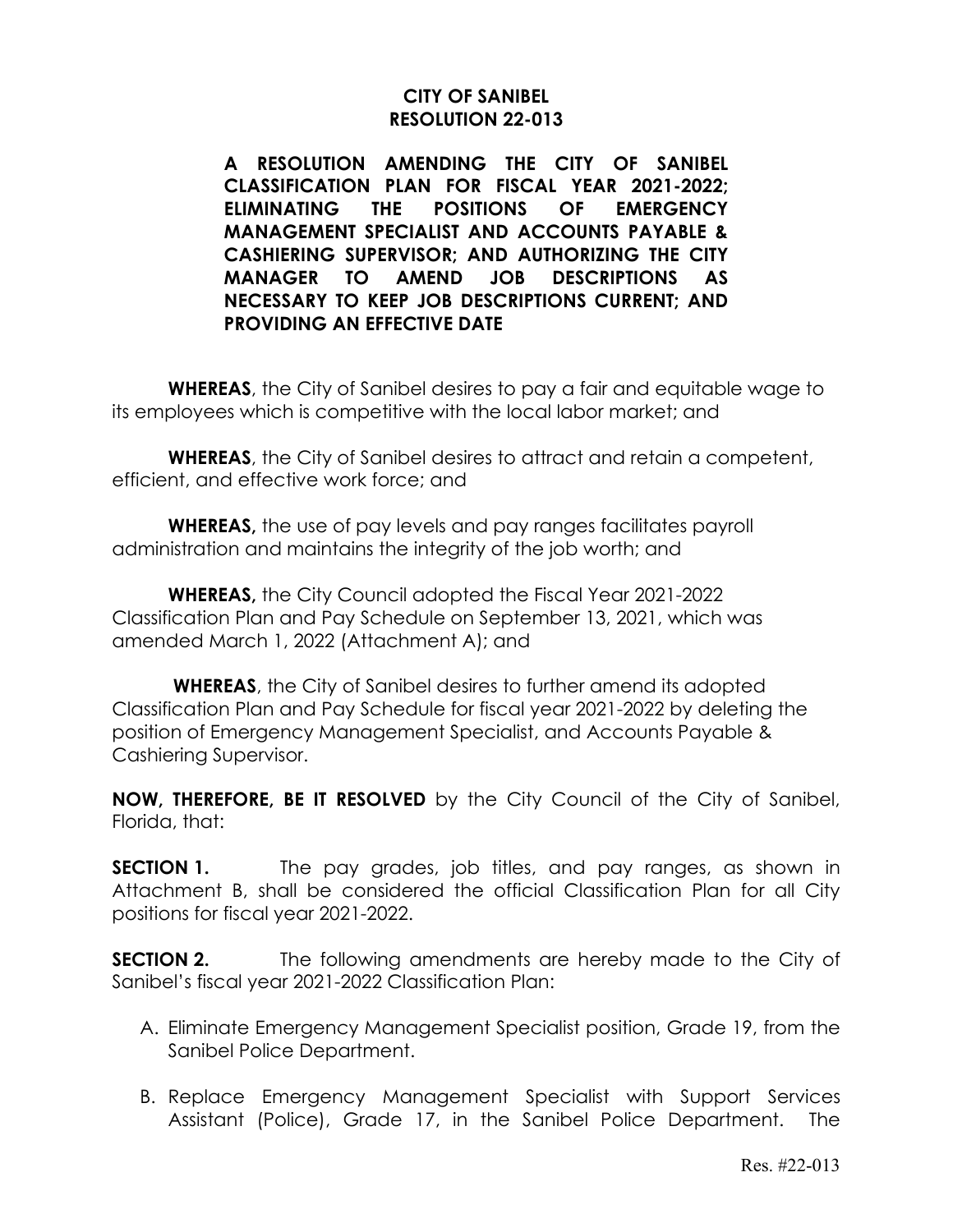Support Services Assistant, Grade 17, is an established and approved active job classification.

- C. Eliminate Accounts Payable & Cashiering Supervisor position, Grade 22, from the Finance Department.
- D. Replace Accounts Payable & Cashiering Supervisor with the Fiscal Assistant position, Grade 18 in the Finance Department. The Fiscal Assistant, Grade 18, is an established and approved active job classification.

**SECTION 4.** The City Manager is authorized to amend current job descriptions as necessary to keep job descriptions current.

SECTION 5. Fifective date.

This resolution shall take effect immediately upon adoption.

**DULY PASSED AND ENACTED** by the Council of the City of Sanibel, Florida, this 5<sup>th</sup> day of April 2022.

 $\overline{\phantom{a}}$  , and the contribution of the contribution of the contribution of the contribution of the contribution of the contribution of the contribution of the contribution of the contribution of the contribution of the

### AUTHENTICATION:

, Mayor Scotty Lynn Kelly, City Clerk

APPROVED AS TO FORM: \_\_\_\_\_\_\_\_\_\_\_\_\_\_\_\_\_\_\_\_\_\_\_\_\_\_\_\_\_ \_\_\_\_\_\_\_\_\_\_\_\_\_\_\_\_\_\_

John D. Agnew, City Attorney Date

Council Members Vote:

Crater \_\_\_\_\_\_\_ Henshaw **with a market** Johnson \_\_\_\_\_\_\_ Miller \_\_\_\_\_\_\_ Smith \_\_\_\_\_\_\_

Date filed with City Clerk: \_\_\_\_\_\_\_\_\_\_\_\_\_\_\_\_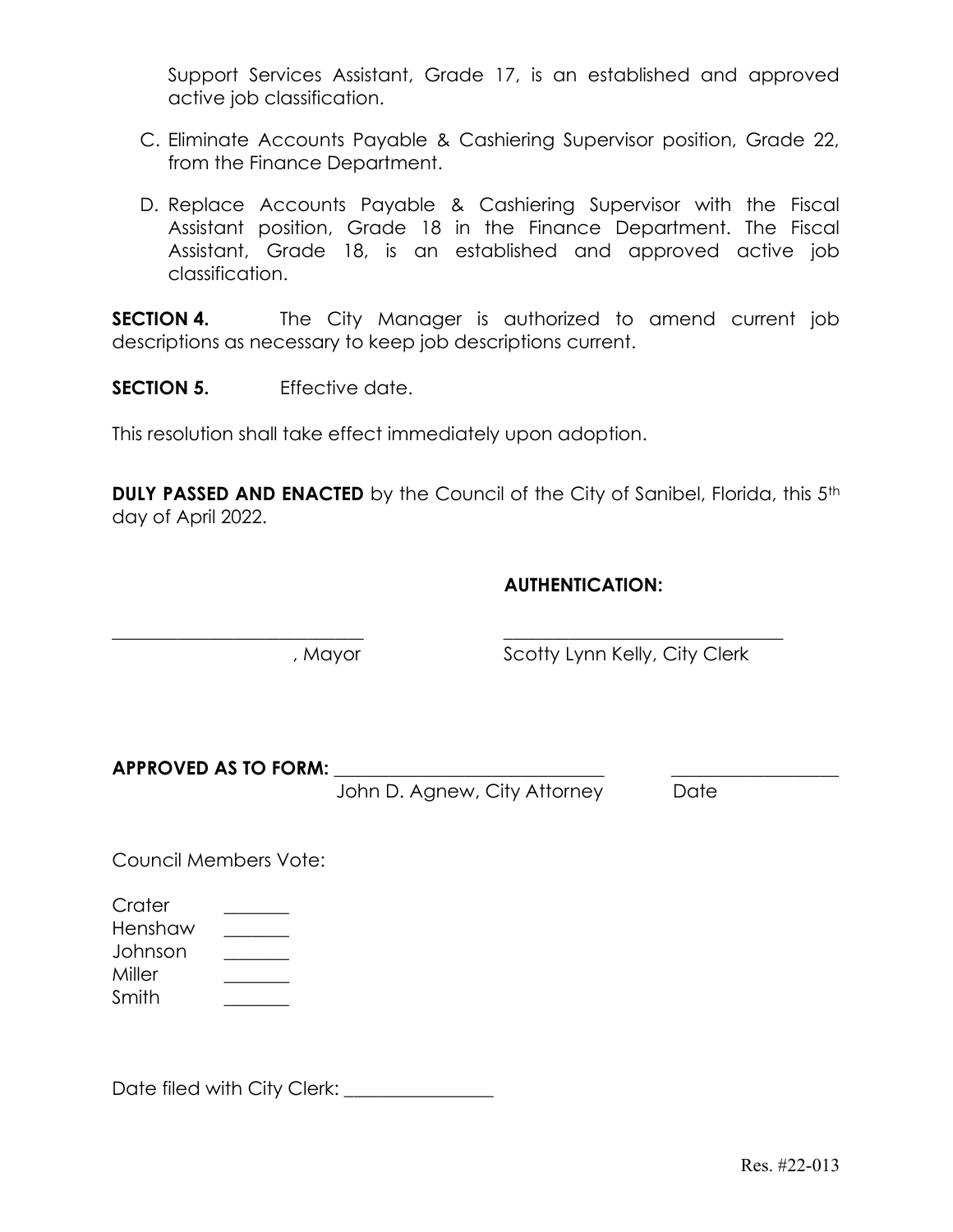# **ATTACHMENT A - Pg. 1**

|              | <b>Effective 3/1/2022</b>                                       |                |                 |                |                 |
|--------------|-----------------------------------------------------------------|----------------|-----------------|----------------|-----------------|
|              |                                                                 | <b>MINIMUM</b> | <b>MINIMUM</b>  | <b>MAXIMUM</b> | <b>MAXIMUM</b>  |
| <b>GRADE</b> | <b>POSITION</b>                                                 | <b>HOURLY</b>  | <b>ANNUALLY</b> | <b>HOURLY</b>  | <b>ANNUALLY</b> |
| 13           | LIFEGUARD*                                                      | \$15.0000      | \$31,200.00     | \$17.8601      | \$37,149.01     |
|              | * Entry Rate \$15 Per Hour Previously Approved by City Council  |                |                 |                |                 |
| 13           | <b>RECREATION AIDE</b>                                          | \$13.0000      | \$27,040.00     | \$17.8601      | \$37,149.01     |
|              | Entry Rate of \$13 Per Hour Requested by Recreation Director    |                |                 |                |                 |
| 13           | <b>RECREATION AIDE (LIFEGUARD)</b>                              | \$15.0000      | \$31,200.00     | \$17.8601      | \$37,149.01     |
|              | Entry Rate \$15 Per Hour Previously Approved by City Council    |                |                 |                |                 |
| 15           | <b>ADMINISTRATIVE RECEPTIONIST</b>                              | \$13.0000      | \$27,040.00     | \$19,8087      | \$41,202.10     |
| 15           | <b>LEAD RECREATION AIDE*</b>                                    | \$15.0000      | \$31,200.00     | \$19.8087      | \$41,202.10     |
|              | Entry Rate \$15 Per Hour Previously Approved by City Council    |                |                 |                |                 |
|              | <b>POLICE AIDE*</b>                                             |                |                 |                |                 |
| 15           |                                                                 | \$14.0000      | \$29,120.00     | \$19.8087      | \$41,202.10     |
|              | Entry Rate \$14 Per Hour Previously Approved by City Council    |                |                 |                |                 |
| 15           | <b>RECORDS RETRIEVAL CLERK</b>                                  | \$12.3649      | \$25,718.99     | \$19,8087      | \$41,202.10     |
| 15           | <b>RECREATION SERVICES ASSISTANT*</b>                           | \$15,0000      | \$31,200.00     | \$19.8087      | \$41,202.10     |
|              | Entry Rate \$15 Per Hour Previously Approved by City Council    |                |                 |                |                 |
| 15           | <b>RECREATION AIDE SPECIALIST</b>                               | \$14.0000      | \$29,120.00     | \$19.8087      | \$41,202.10     |
| 15           | <b>SERVICE WORKER</b>                                           | \$12.3649      | \$25,718.99     | \$19.8087      | \$41,202.10     |
| 16           | <b>ADMINISTRATIVE SECRETARY</b>                                 | \$12.8471      | \$26,721.97     | \$22.6947      | \$47,204.98     |
| 16           | <b>PERMIT TECHNICIAN</b>                                        | \$12.8471      | \$26,721.97     | \$22.6947      | \$47,204.98     |
| 16           | <b>SENIOR POLICE AIDE*</b>                                      | \$14.9808      | \$31,160.06     | \$22.6947      | \$47,204.98     |
|              | Entry Rate \$14.50 Per Hour Previously Approved by City Council |                |                 |                |                 |
| 16           | UTILITY SERVICE WORKER                                          | \$12.8471      | \$26,721.97     | \$22.6947      | \$47,204.98     |
| 16           | <b>WASTEWATER PLANT OPERATOR TRAINEE</b>                        | \$12.8471      | \$26,721.97     | \$22.6947      | \$47,204.98     |
| 17           | <b>ADMINISTRATIVE ASSISTANT</b>                                 | \$14.2409      | \$29,621.07     | \$24.6154      | \$51,200.03     |
| 17           | <b>DISPATCHER</b>                                               | \$14.2409      | \$29,621.07     | \$24.6154      | \$51,200.03     |
| 17           | <b>LEAD RECREATION SERVICES ASSISTANT</b>                       | \$15.7500      | \$32,760.00     | \$24.6154      | \$51,200.03     |
|              | Entry Rate \$15.75 Per Hour Previously Approved by City Council |                |                 |                |                 |
| 17           | <b>LICENSING AND PERMIT TECHNICIAN</b>                          | \$14.2409      | \$29,621.07     | \$24.6154      | \$51,200.03     |
| 17           | <b>MECHANIC</b>                                                 | \$14.2409      | \$29,621.07     | \$24.6154      | \$51,200.03     |
| 17           | <b>RECREATION ASSISTANT</b>                                     | \$14.2409      | \$29,621.07     | \$24.6154      | \$51,200.03     |
| 17           | <b>SENIOR PERMIT TECHNICIAN</b>                                 | \$14.2409      | \$29,621.07     | \$24.6154      | \$51,200.03     |
| 17           | SENIORS PROGRAM RECREATION ASSISTANT                            | \$14.2409      | \$29,621.07     | \$24.6154      | \$51,200.03     |
| 17           | <b>SUPPORT SERVICES ASSISTANT</b>                               | \$14.2409      | \$29,621.07     | \$24.6154      | \$51,200.03     |
| 17           | <b>TRADESWORKER</b>                                             | \$14.2409      | \$29,621.07     | \$24.6154      | \$51,200.03     |
| 17           | <b>CODE ENFORCEMENT OFFICER</b>                                 | \$14.2409      | \$29,621.07     | \$24.6154      | \$51,200.03     |
| 18           | <b>EQUIPMENT OPERATOR/CREW LEADER</b>                           | \$15.4450      | \$32,125.60     | \$27.4039      | \$57,000.11     |
| 18           | <b>FISCAL ASSISTANT</b>                                         | \$15.4450      | \$32,125.60     | \$27.4039      | \$57,000.11     |
| 18           | <b>POLICE AIDE SUPERVISOR</b>                                   | \$15.4450      | \$32,125.60     | \$27.4039      | \$57,000.11     |
| 18           | <b>POLICE RECORDS SPECIALIST</b>                                | \$15.4450      | \$32,125.60     | \$27.4039      | \$57,000.11     |
| 18           | <b>RECREATION PROGRAM COORDINATOR</b>                           | \$15.4450      | \$32,125.60     | \$27.4039      | \$57,000.11     |
| 18           | SENIOR ADMINISTRATIVE ASSISTANT                                 | \$15.4450      | \$32,125.60     | \$27.4039      | \$57,000.11     |
| 18           | <b>SENIOR DISPATCHER</b>                                        | \$15.4450      | \$32,125.60     | \$27.4039      | \$57,000.11     |
| 18           | <b>LEAD TRADESWORKER</b>                                        | \$15.4450      | \$32,125.60     | \$27.4039      | \$57,000.11     |
| 18           | <b>TRADESWORKER II</b>                                          | \$15.4450      | \$32,125.60     | \$27.4039      | \$57,000.11     |
| 18           | UTILITY MAINTENANCE TECHNICIAN I                                | \$15.4450      | \$32,125.60     | \$27.4039      | \$57,000.11     |
| 18           | <b>WASTEWATER I PLANT OPERATOR</b>                              | \$15.4450      | \$32,125.60     | \$27.4039      | \$57,000.11     |
| 19           | <b>ADMINISTRATIVE SUPPORT SPECIALIST</b>                        | \$17.3708      | \$36,131.26     | \$32.1635      | \$66,900.08     |
| 19           | <b>AQUATICS MANAGER</b>                                         | \$17.3708      | \$36,131.26     | \$32.1635      | \$66,900.08     |
| 19           | <b>BUILDING INSPECTOR</b>                                       | \$17.3708      | \$36,131.26     | \$32.1635      | \$66,900.08     |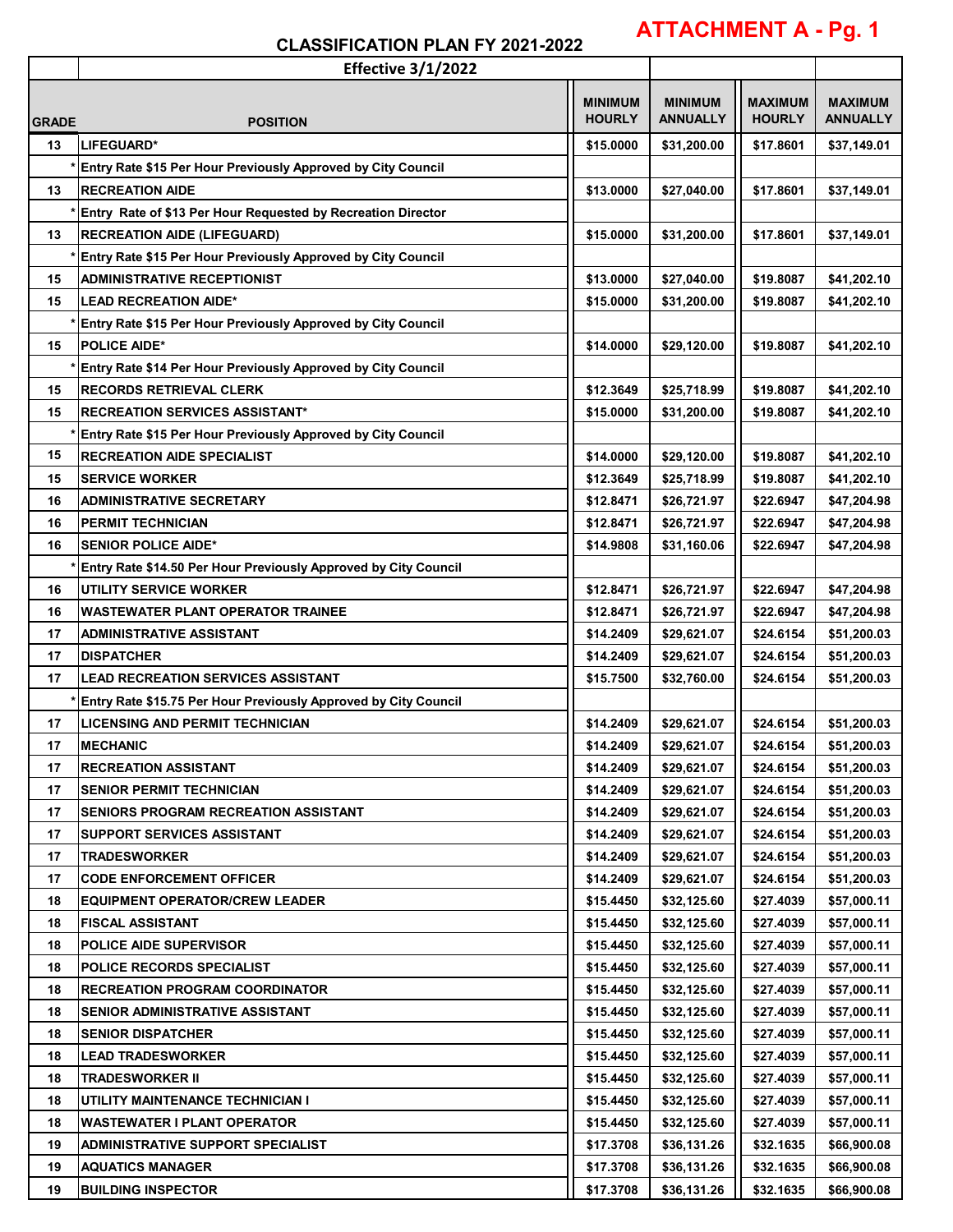# **ATTACHMENT A - Pg. 2**

| <b>GRADE</b> | <b>POSITION</b>                                            | <b>MINIMUM</b><br><b>HOURLY</b> | <b>MINIMUM</b><br><b>ANNUALLY</b> | <b>MAXIMUM</b><br><b>HOURLY</b> | <b>MAXIMUM</b><br><b>ANNUALLY</b> |
|--------------|------------------------------------------------------------|---------------------------------|-----------------------------------|---------------------------------|-----------------------------------|
| 19           | <b>COMPUTER SUPPORT SPECIALIST</b>                         | \$17.3708                       | \$36,131.26                       | \$32.1635                       | \$66,900.08                       |
| 19           | <b>CONSERVATION OFFICER</b>                                | \$17.3708                       | \$36,131.26                       | \$32.1635                       | \$66,900.08                       |
| 19           | <b>DEPUTY CITY CLERK</b>                                   | \$17.3708                       | \$36,131.26                       | \$32.1635                       | \$66,900.08                       |
| 19           | <b>EMERGENCY MANAGEMENT SPECIALIST</b>                     | \$17.3708                       | \$36,131.26                       | \$32.1635                       | \$66,900.08                       |
| 19           | <b>ENGINEERING TECHNICIAN</b>                              | \$17.3708                       | \$36,131.26                       | \$32.1635                       | \$66,900.08                       |
| 19           | <b>FACILITY MAINTENANCE SUPERVISOR</b>                     | \$17.3708                       | \$36,131.26                       | \$32.1635                       | \$66,900.08                       |
| 19           | <b>GARAGE SUPERVISOR</b>                                   | \$17.3708                       | \$36,131.26                       | \$32.1635                       | \$66,900.08                       |
| 19           | <b>LEAD DISPATCHER</b>                                     | \$17.3708                       | \$36,131.26                       | \$32.1635                       | \$66,900.08                       |
| 19           | <b>PARALEGAL</b>                                           | \$17.3708                       | \$36,131.26                       | \$32.1635                       | \$66,900.08                       |
| 19           | <b>POLICE OFFICER/DETECTIVE</b>                            | \$26.0551                       | \$54,194.61                       | \$36.1317                       | \$75,153.94                       |
| 19           | <b>RECREATION PROGRAM SPECIALIST</b>                       | \$17.3708                       | \$36,131.26                       | \$32.1635                       | \$66,900.08                       |
| 19           | <b>RECREATION SERVICES SUPERVISOR</b>                      | \$17.3708                       | \$36,131.26                       | \$32.1635                       | \$66,900.08                       |
| 19           | <b>SENIOR CODE ENFORCEMENT OFFICER</b>                     | \$17.3708                       | \$36,131.26                       | \$32.1635                       | \$66,900.08                       |
| 19           | <b>SENIORS PROGRAM MANAGER</b>                             | \$17.3708                       | \$36,131.26                       | \$32.1635                       | \$66,900.08                       |
| 19           | <b>SUPPORT SERVICES SUPERVISOR</b>                         | \$17.3708                       | \$36,131.26                       | \$32.1635                       | \$66,900.08                       |
| 19           | UTILITY MAINTENANCE TECHNICIAN II                          | \$17.3708                       | \$36,131.26                       | \$32.1635                       | \$66,900.08                       |
| 19           | <b>WASTEWATER II PLANT OPERATOR</b>                        | \$17.3708                       | \$36,131.26                       | \$32.1635                       | \$66,900.08                       |
| 20           | <b>ASSISTANT SUPERINTENDENT OF STREETS AND PARKS</b>       | \$17.3708                       | \$39,320.11                       | \$32.1635                       | \$66,900.08                       |
| 20           | <b>BENEFITS AND PAYROLL SPECIALIST</b>                     | \$18.9039                       | \$39,320.11                       | \$33.5385                       | \$69,760.08                       |
| 20           | <b>ENVIRONMENTAL SPECIALIST</b>                            | \$18.9039                       | \$39,320.11                       | \$33.5385                       | \$69,760.08                       |
| 20           | <b>EXECUTIVE ASSISTANT TO THE CITY MANAGER</b>             | \$18.9039                       | \$39,320.11                       | \$33.5385                       | \$69,760.08                       |
| 20           | UTILITY MAINTENANCE TECHNICIAN III                         | \$18.9039                       | \$39,320.11                       | \$33.5385                       | \$69,760.08                       |
| 20           | <b>WASTEWATER III PLANT OPERATOR</b>                       | \$18.9039                       | \$39,320.11                       | \$33.5385                       | \$69,760.08                       |
| 21           | <b>ACCOUNTANT</b>                                          | \$20.5727                       | \$42,791.22                       | \$36.3005                       | \$75,505.04                       |
| 21           | <b>ENGINEER INTERN</b>                                     | \$20.5727                       | \$42,791.22                       | \$36.3005                       | \$75,505.04                       |
| 21           | <b>HUMAN RESOURCES GENERALIST</b>                          | \$20.5727                       | \$42.791.22                       | \$36.3305                       | \$75,567.44                       |
| 21           | <b>LEAD WASTEWATER PLANT OPERATOR</b>                      | \$20.5727                       | \$42,791.22                       | \$36.3005                       | \$75,505.04                       |
| 21           | <b>PLANNER</b>                                             | \$20.5727                       | \$42,791.22                       | \$36.3005                       | \$75,505.04                       |
| 21           | <b>POLICE CORPORAL</b>                                     | \$26.9032                       | \$55,958.66                       | \$40.5169                       | \$84,275.15                       |
| 21           | PUBLIC WORKS OPERATIONS MANAGER                            | \$20.5727                       | \$42,791.22                       | \$36.3005                       | \$75,505.04                       |
| 21           | <b>SERVER ADMINISTRATOR</b>                                | \$20.5727                       | \$42,791.22                       | \$36.3005                       | \$75,505.04                       |
| 22           | <b>ACCOUNTS PAYABLE/CASHIERING SUPERVISOR</b>              | \$22.7630                       | \$47,347.04                       | \$38.5096                       | \$80,099.97                       |
| 22           | ASST TO CITY MANAGER FOR POLICY, LEGISLATION, COMM AFFAIRS | \$22.7630                       | \$47,347.04                       | \$38,5096                       | \$80,099.97                       |
| 22           | CHIEF WASTERWATER PLANT OPERATOR                           | \$22.7630                       | \$47,347.04                       | \$38.5096                       | \$80,099.97                       |
| 22           | <b>ENVIRONMENTAL BIOLOGIST</b>                             | \$22.7630                       | \$47,347.04                       | \$38.5096                       | \$80,099.97                       |
| 22           | <b>POLICE SERGEANT</b>                                     | \$29.2249                       | \$60,787.79                       | \$42.8586                       | \$89,145.89                       |
| 22           | <b>SENIOR ACCOUNTANT</b>                                   | \$22.7630                       | \$47,347.04                       | \$38.5096                       | \$80,099.97                       |
| 22           | SUPERINTENDENT OF STREETS AND PARKS                        | \$22.7630                       | \$47,347.04                       | \$38.5096                       | \$80,099.97                       |
| 22           | UTILITY MAINTENANCE SUPERVISOR (ELECTRICIAN)               | \$22.7630                       | \$47,347.04                       | \$38.5096                       | \$80,099.97                       |
| 23           | <b>ACCOUNTING SYSTEMS/REVENUE MANAGER</b>                  | \$24.9279                       | \$51,850.03                       | <del>\$43.1914</del>            | <del>\$89,838.11</del>            |
| 23           | <b>DEPUTY BUILDING OFFICIAL</b>                            | \$24.9279                       | \$51,850.03                       | \$43.1914                       | \$89,838.11                       |
| 23           | <b>POLICE LIEUTENANT</b>                                   | \$31.5197                       | \$65,560.98                       | \$47.8213                       | \$99,468.30                       |
| 23           | SOFTWARE AND GIS SYSTEMS MANAGER                           | \$24.9279                       | \$51,850.03                       | \$43.1914                       | <u>\$89,838.11</u>                |
| 24           | <b>ACCOUNTING OPERATIONS MANAGER</b>                       | \$26.5472                       | \$55,218.18                       | \$51.2981                       | \$106,700.05                      |
| 24           | <b>ASSISTANT CITY ENGINEER</b>                             | \$26.5472                       | \$55,218.18                       | \$51.2981                       | \$106,700.05                      |
| 24           | <b>BUILDING OFFICIAL</b>                                   | \$26.5472                       | \$55,218.18                       | \$51.2981                       | \$106,700.05                      |
| 24           | <b>CITY CLERK</b>                                          | \$26.5472                       | \$55,218.18                       | \$51.2981                       | \$106,700.05                      |
| 24           | <b>DEPUTY POLICE CHIEF</b>                                 | \$33.2361                       | \$69,131.09                       | \$54.3760                       | \$113,102.08                      |
| 24           | <b>IT DIRECTOR</b>                                         | \$26.5472                       | \$55,218.18                       | \$51.2981                       | \$106,700.05                      |
|              |                                                            |                                 |                                   |                                 |                                   |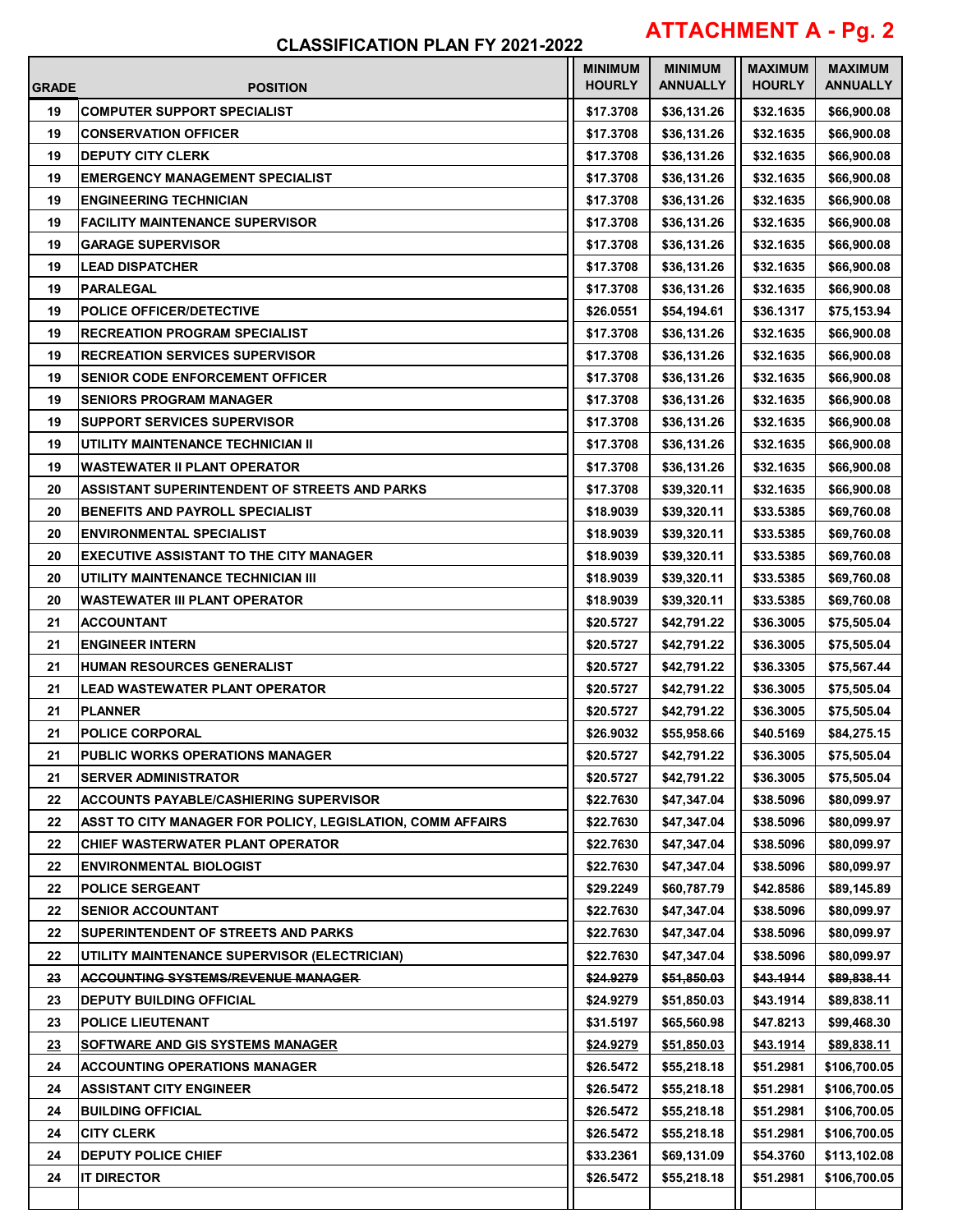# **ATTACHMENT A - Pg. 3**

| <b>IGRADE</b> | <b>POSITION</b>                                            | <b>MINIMUM</b><br><b>HOURLY</b> | <b>MINIMUM</b><br><b>ANNUALLY</b> | <b>MAXIMUM</b><br><b>HOURLY</b> | <b>MAXIMUM</b><br><b>ANNUALLY</b> |
|---------------|------------------------------------------------------------|---------------------------------|-----------------------------------|---------------------------------|-----------------------------------|
| 24            | <b>PLANNING SUPERVISOR</b>                                 | \$26,5472                       | \$55,218.18                       | \$51.2981                       | \$106,700.05                      |
| 24            | <b>RECREATION DIRECTOR</b>                                 | \$26.5472                       | \$55,218.18                       | \$51.2981                       | \$106,700.05                      |
| 25            | DEPUTY COMMUNITY SERVICES DIRECTOR/PUBLIC WORKS OPERATIONS | \$30.1558                       | \$62,724.06                       | \$54.7326                       | \$113,843.81                      |
| 26            | <b>ADMINISTRATIVE SERVICES DIRECTOR</b>                    | \$37.3647                       | \$77,718.58                       | \$68,3270                       | \$142,120.16                      |
| 26            | <b>FINANCE DIRECTOR</b>                                    | \$37.3647                       | \$77,718.58                       | \$68.3270                       | \$142,120.16                      |
| 26            | <b>NATURAL RESOURCES DIRECTOR</b>                          | \$37.3647                       | \$77,718.58                       | \$68,3270                       | \$142,120.16                      |
| 26            | <b>POLICE CHIEF</b>                                        | \$42,1546                       | \$87,681.57                       | \$74.9746                       | \$155,947.17                      |
| 27            | <b>COMMUNITY SERVICES DIRECTOR/CITY ENGINEER</b>           | \$42,5156                       | \$88,432.45                       | \$76,7996                       | \$159,743.17                      |
|               |                                                            |                                 |                                   |                                 |                                   |
|               | UNGRADED STRUCTURAL SAFETY INSPECTOR                       |                                 |                                   |                                 |                                   |
|               | UNGRADED POLICE CHAPLAIN                                   |                                 |                                   |                                 |                                   |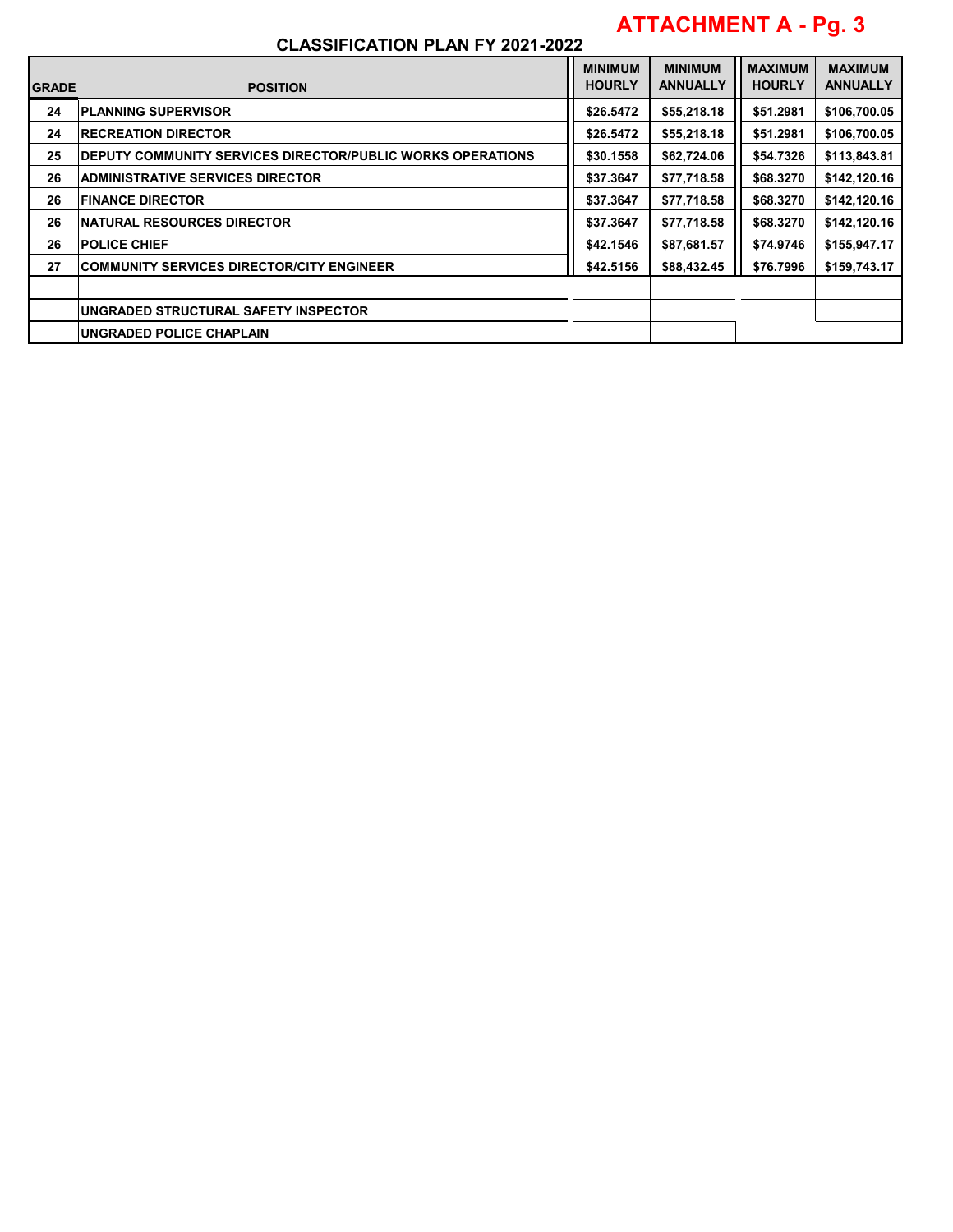# **ATTACHMENT B - Pg. 1**

|              | Effective 4/5/2022                                              |                                 | Amendment#3                       |                                 |                                   |
|--------------|-----------------------------------------------------------------|---------------------------------|-----------------------------------|---------------------------------|-----------------------------------|
| <b>GRADE</b> | <b>POSITION</b>                                                 | <b>MINIMUM</b><br><b>HOURLY</b> | <b>MINIMUM</b><br><b>ANNUALLY</b> | <b>MAXIMUM</b><br><b>HOURLY</b> | <b>MAXIMUM</b><br><b>ANNUALLY</b> |
| 13           | LIFEGUARD*                                                      | \$15.0000                       | \$31,200.00                       | \$17.8601                       | \$37,149.01                       |
|              | Entry Rate \$15 Per Hour Previously Approved by City Council    |                                 |                                   |                                 |                                   |
| 13           | <b>RECREATION AIDE</b>                                          | \$13.0000                       | \$27,040.00                       | \$17.8601                       | \$37,149.01                       |
|              | Entry Rate of \$13 Per Hour Requested by Recreation Director    |                                 |                                   |                                 |                                   |
| 13           | <b>RECREATION AIDE (LIFEGUARD)</b>                              | \$15.0000                       | \$31,200.00                       | \$17.8601                       | \$37,149.01                       |
|              | Entry Rate \$15 Per Hour Previously Approved by City Council    |                                 |                                   |                                 |                                   |
| 15           | <b>ADMINISTRATIVE RECEPTIONIST</b>                              | \$13.0000                       | \$27,040.00                       | \$19.8087                       | \$41,202.10                       |
| 15           | <b>LEAD RECREATION AIDE*</b>                                    | \$15.0000                       | \$31,200.00                       | \$19.8087                       | \$41,202.10                       |
|              | Entry Rate \$15 Per Hour Previously Approved by City Council    |                                 |                                   |                                 |                                   |
| 15           | <b>POLICE AIDE*</b>                                             | \$14.0000                       | \$29,120.00                       | \$19.8087                       | \$41,202.10                       |
|              | Entry Rate \$14 Per Hour Previously Approved by City Council    |                                 |                                   |                                 |                                   |
| 15           | <b>RECORDS RETRIEVAL CLERK</b>                                  | \$12.3649                       | \$25,718.99                       | \$19.8087                       | \$41,202.10                       |
| 15           | <b>RECREATION SERVICES ASSISTANT*</b>                           | \$15.0000                       | \$31,200.00                       | \$19.8087                       | \$41,202.10                       |
|              | Entry Rate \$15 Per Hour Previously Approved by City Council    |                                 |                                   |                                 |                                   |
| 15           | <b>RECREATION AIDE SPECIALIST</b>                               | \$14.0000                       | \$29,120.00                       | \$19.8087                       | \$41,202.10                       |
| 15           | <b>SERVICE WORKER</b>                                           | \$12.3649                       | \$25,718.99                       | \$19.8087                       | \$41,202.10                       |
| 16           | <b>ADMINISTRATIVE SECRETARY</b>                                 | \$12.8471                       | \$26,721.97                       | \$22.6947                       | \$47,204.98                       |
| 16           | <b>PERMIT TECHNICIAN</b>                                        | \$12.8471                       | \$26,721.97                       | \$22.6947                       | \$47,204.98                       |
| 16           | <b>SENIOR POLICE AIDE*</b>                                      | \$14.9808                       | \$31,160.06                       | \$22.6947                       | \$47,204.98                       |
|              | Entry Rate \$14.50 Per Hour Previously Approved by City Council |                                 |                                   |                                 |                                   |
| 16           | <b>UTILITY SERVICE WORKER</b>                                   | \$12.8471                       | \$26,721.97                       | \$22.6947                       | \$47,204.98                       |
| 16           | WASTEWATER PLANT OPERATOR TRAINEE                               | \$12.8471                       | \$26,721.97                       | \$22.6947                       | \$47,204.98                       |
| 17           | <b>ADMINISTRATIVE ASSISTANT</b>                                 | \$14.2409                       | \$29,621.07                       | \$24.6154                       | \$51,200.03                       |
| 17           | <b>DISPATCHER</b>                                               | \$14.2409                       | \$29,621.07                       | \$24.6154                       | \$51,200.03                       |
| 17           | <b>LEAD RECREATION SERVICES ASSISTANT</b>                       | \$15.7500                       | \$32,760.00                       | \$24.6154                       | \$51,200.03                       |
|              | Entry Rate \$15.75 Per Hour Previously Approved by City Council |                                 |                                   |                                 |                                   |
| 17           | <b>LICENSING AND PERMIT TECHNICIAN</b>                          | \$14.2409                       | \$29,621.07                       | \$24.6154                       | \$51,200.03                       |
| 17           | <b>MECHANIC</b>                                                 | \$14.2409                       | \$29,621.07                       | \$24.6154                       | \$51,200.03                       |
| 17           | <b>RECREATION ASSISTANT</b>                                     | \$14.2409                       | \$29,621.07                       | \$24.6154                       | \$51,200.03                       |
| 17           | <b>SENIOR PERMIT TECHNICIAN</b>                                 | \$14.2409                       | \$29,621.07                       | \$24.6154                       | \$51,200.03                       |
| 17           | <b>SENIORS PROGRAM RECREATION ASSISTANT</b>                     | \$14.2409                       | \$29,621.07                       | \$24.6154                       | \$51,200.03                       |
| 17           | <b>SUPPORT SERVICES ASSISTANT</b>                               | \$14.2409                       | \$29,621.07                       | \$24.6154                       | \$51,200.03                       |
| 17           | <b>TRADESWORKER</b>                                             | \$14.2409                       | \$29,621.07                       | \$24.6154                       | \$51,200.03                       |
| 17           | <b>CODE ENFORCEMENT OFFICER</b>                                 | \$14.2409                       | \$29,621.07                       | \$24.6154                       | \$51,200.03                       |
| 18           | <b>EQUIPMENT OPERATOR/CREW LEADER</b>                           | \$15.4450                       | \$32,125.60                       | \$27.4039                       | \$57,000.11                       |
| 18           | <b>FISCAL ASSISTANT</b>                                         | \$15.4450                       | \$32,125.60                       | \$27.4039                       | \$57,000.11                       |
| 18           | <b>POLICE AIDE SUPERVISOR</b>                                   | \$15.4450                       | \$32,125.60                       | \$27.4039                       | \$57,000.11                       |
| 18           | <b>POLICE RECORDS SPECIALIST</b>                                | \$15.4450                       | \$32,125.60                       | \$27.4039                       | \$57,000.11                       |
| 18           | <b>RECREATION PROGRAM COORDINATOR</b>                           | \$15.4450                       | \$32,125.60                       | \$27.4039                       | \$57,000.11                       |
| 18           | <b>SENIOR ADMINISTRATIVE ASSISTANT</b>                          | \$15.4450                       | \$32,125.60                       | \$27.4039                       | \$57,000.11                       |
| 18           | <b>SENIOR DISPATCHER</b>                                        | \$15.4450                       | \$32,125.60                       | \$27.4039                       | \$57,000.11                       |
| 18           | <b>LEAD TRADESWORKER</b>                                        | \$15.4450                       | \$32,125.60                       | \$27.4039                       | \$57,000.11                       |
| 18           | <b>TRADESWORKER II</b>                                          | \$15.4450                       | \$32,125.60                       | \$27.4039                       | \$57,000.11                       |
| 18           | UTILITY MAINTENANCE TECHNICIAN I                                | \$15.4450                       | \$32,125.60                       | \$27.4039                       | \$57,000.11                       |
| 18           | <b>WASTEWATER I PLANT OPERATOR</b>                              | \$15.4450                       | \$32,125.60                       | \$27.4039                       | \$57,000.11                       |
| 19           | ADMINISTRATIVE SUPPORT SPECIALIST                               | \$17.3708                       | \$36,131.26                       | \$32.1635                       | \$66,900.08                       |
| 19           | <b>AQUATICS MANAGER</b>                                         | \$17.3708                       | \$36,131.26                       | \$32.1635                       | \$66,900.08                       |
| 19           | <b>BUILDING INSPECTOR</b>                                       | \$17.3708                       | \$36,131.26                       | \$32.1635                       | \$66,900.08                       |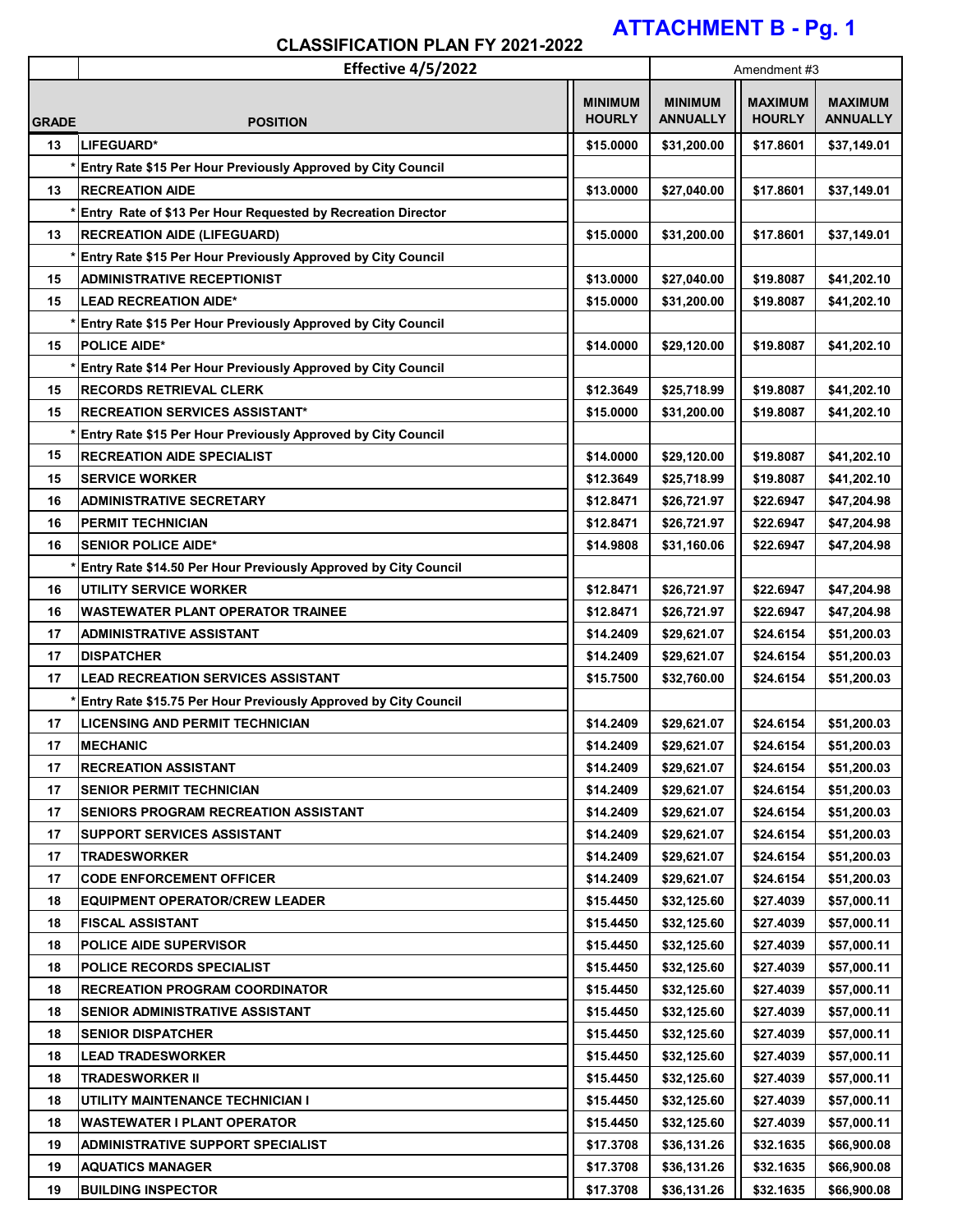# **CLASSIFICATION PLAN FY 2021-2022 ATTACHMENT B - Pg. 2**

| <b>GRADE</b> | <b>POSITION</b>                                            | <b>MINIMUM</b><br><b>HOURLY</b> | <b>MINIMUM</b><br><b>ANNUALLY</b> | <b>MAXIMUM</b><br><b>HOURLY</b> | <b>MAXIMUM</b><br><b>ANNUALLY</b> |
|--------------|------------------------------------------------------------|---------------------------------|-----------------------------------|---------------------------------|-----------------------------------|
| 19           | <b>COMPUTER SUPPORT SPECIALIST</b>                         | \$17.3708                       | \$36,131.26                       | \$32.1635                       | \$66,900.08                       |
| 19           | <b>CONSERVATION OFFICER</b>                                | \$17.3708                       | \$36,131.26                       | \$32.1635                       | \$66,900.08                       |
| 19           | <b>DEPUTY CITY CLERK</b>                                   | \$17.3708                       | \$36,131.26                       | \$32.1635                       | \$66,900.08                       |
| 49           | EMERGENCY MANAGEMENT SPECIALIST                            | \$17.3708                       | \$36,131.26                       | \$32.1635                       | \$66,900.08                       |
| 19           | <b>ENGINEERING TECHNICIAN</b>                              | \$17.3708                       | \$36,131.26                       | \$32.1635                       | \$66,900.08                       |
| 19           | <b>FACILITY MAINTENANCE SUPERVISOR</b>                     | \$17,3708                       | \$36,131.26                       | \$32.1635                       | \$66,900.08                       |
| 19           | <b>GARAGE SUPERVISOR</b>                                   | \$17.3708                       | \$36,131.26                       | \$32.1635                       | \$66,900.08                       |
| 19           | <b>LEAD DISPATCHER</b>                                     | \$17.3708                       | \$36,131.26                       | \$32.1635                       | \$66,900.08                       |
| 19           | <b>PARALEGAL</b>                                           | \$17.3708                       | \$36,131.26                       | \$32.1635                       | \$66,900.08                       |
| 19           | <b>POLICE OFFICER/DETECTIVE</b>                            | \$26.0551                       | \$54,194.61                       | \$36.1317                       | \$75,153.94                       |
| 19           | <b>RECREATION PROGRAM SPECIALIST</b>                       | \$17.3708                       | \$36,131.26                       | \$32.1635                       | \$66,900.08                       |
| 19           | <b>RECREATION SERVICES SUPERVISOR</b>                      | \$17.3708                       | \$36,131.26                       | \$32.1635                       | \$66,900.08                       |
| 19           | <b>SENIOR CODE ENFORCEMENT OFFICER</b>                     | \$17.3708                       | \$36,131.26                       | \$32.1635                       | \$66,900.08                       |
| 19           | <b>SENIORS PROGRAM MANAGER</b>                             | \$17.3708                       | \$36,131.26                       | \$32.1635                       | \$66,900.08                       |
| 19           | <b>SUPPORT SERVICES SUPERVISOR</b>                         | \$17.3708                       | \$36,131.26                       | \$32.1635                       | \$66,900.08                       |
| 19           | UTILITY MAINTENANCE TECHNICIAN II                          | \$17.3708                       | \$36,131.26                       | \$32.1635                       | \$66,900.08                       |
| 19           | <b>WASTEWATER II PLANT OPERATOR</b>                        | \$17.3708                       | \$36,131.26                       | \$32.1635                       | \$66,900.08                       |
| 20           | ASSISTANT SUPERINTENDENT OF STREETS AND PARKS              | \$17.3708                       | \$39,320.11                       | \$32.1635                       | \$66,900.08                       |
| 20           | <b>BENEFITS AND PAYROLL SPECIALIST</b>                     | \$18.9039                       | \$39,320.11                       | \$33.5385                       | \$69,760.08                       |
| 20           | <b>ENVIRONMENTAL SPECIALIST</b>                            | \$18.9039                       | \$39,320.11                       | \$33.5385                       | \$69,760.08                       |
| 20           | <b>EXECUTIVE ASSISTANT TO THE CITY MANAGER</b>             | \$18.9039                       | \$39,320.11                       | \$33.5385                       | \$69,760.08                       |
| 20           | UTILITY MAINTENANCE TECHNICIAN III                         | \$18.9039                       | \$39,320.11                       | \$33.5385                       | \$69,760.08                       |
| 20           | <b>WASTEWATER III PLANT OPERATOR</b>                       | \$18.9039                       | \$39,320.11                       | \$33.5385                       | \$69,760.08                       |
| 21           | <b>ACCOUNTANT</b>                                          | \$20.5727                       | \$42,791.22                       | \$36.3005                       | \$75,505.04                       |
| 21           | <b>ENGINEER INTERN</b>                                     | \$20.5727                       | \$42,791.22                       | \$36.3005                       | \$75,505.04                       |
| 21           | HUMAN RESOURCES GENERALIST                                 | \$20.5727                       | \$42,791.22                       | \$36.3305                       | \$75,567.44                       |
| 21           | <b>LEAD WASTEWATER PLANT OPERATOR</b>                      | \$20.5727                       | \$42,791.22                       | \$36.3005                       | \$75,505.04                       |
| 21           | <b>PLANNER</b>                                             | \$20.5727                       | \$42,791.22                       | \$36.3005                       | \$75,505.04                       |
| 21           | <b>POLICE CORPORAL</b>                                     | \$26.9032                       | \$55,958.66                       | \$40.5169                       | \$84,275.15                       |
| 21           | PUBLIC WORKS OPERATIONS MANAGER                            | \$20.5727                       | \$42,791.22                       | \$36.3005                       | \$75,505.04                       |
| 21           | <b>SERVER ADMINISTRATOR</b>                                | \$20.5727                       | \$42,791.22                       | \$36.3005                       | \$75,505.04                       |
| 22           | <b>ACCOUNTS PAYABLE/CASHIERING SUPERVISOR-</b>             | \$22.7630                       | \$47,347.04                       | \$38.5096                       | \$80,099.97                       |
| 22           | ASST TO CITY MANAGER FOR POLICY, LEGISLATION, COMM AFFAIRS | \$22.7630                       | \$47,347.04                       | \$38.5096                       | \$80,099.97                       |
| 22           | <b>CHIEF WASTERWATER PLANT OPERATOR</b>                    | \$22.7630                       | \$47,347.04                       | \$38.5096                       | \$80,099.97                       |
| 22           | <b>ENVIRONMENTAL BIOLOGIST</b>                             | \$22.7630                       | \$47,347.04                       | \$38.5096                       | \$80,099.97                       |
| 22           | <b>POLICE SERGEANT</b>                                     | \$29.2249                       | \$60,787.79                       | \$42.8586                       | \$89,145.89                       |
| 22           | <b>SENIOR ACCOUNTANT</b>                                   | \$22.7630                       | \$47,347.04                       | \$38.5096                       | \$80,099.97                       |
| 22           | SUPERINTENDENT OF STREETS AND PARKS                        | \$22.7630                       | \$47,347.04                       | \$38.5096                       | \$80,099.97                       |
| 22           | UTILITY MAINTENANCE SUPERVISOR (ELECTRICIAN)               | \$22.7630                       | \$47,347.04                       | \$38.5096                       | \$80,099.97                       |
| 23           | <b>DEPUTY BUILDING OFFICIAL</b>                            | \$24.9279                       | \$51,850.03                       | \$43.1914                       | \$89,838.11                       |
| 23           | POLICE LIEUTENANT                                          | \$31.5197                       | \$65,560.98                       | \$47.8213                       | \$99,468.30                       |
| 23           | SOFTWARE AND GIS SYSTEMS MANAGER                           | \$24.9279                       | \$51,850.03                       | \$43.1914                       | \$89,838.11                       |
| 24           | <b>ACCOUNTING OPERATIONS MANAGER</b>                       | \$26.5472                       | \$55,218.18                       | \$51.2981                       | \$106,700.05                      |
| 24           | <b>ASSISTANT CITY ENGINEER</b>                             | \$26.5472                       | \$55,218.18                       | \$51.2981                       | \$106,700.05                      |
| 24           | <b>BUILDING OFFICIAL</b>                                   | \$26.5472                       | \$55,218.18                       | \$51.2981                       | \$106,700.05                      |
| 24           | <b>CITY CLERK</b>                                          | \$26.5472                       | \$55,218.18                       | \$51.2981                       | \$106,700.05                      |
| 24           | <b>DEPUTY POLICE CHIEF</b>                                 | \$33.2361                       | \$69,131.09                       | \$54.3760                       | \$113,102.08                      |
| 24           | <b>IT DIRECTOR</b>                                         | \$26.5472                       | \$55,218.18                       | \$51.2981                       | \$106,700.05                      |
|              |                                                            |                                 |                                   |                                 |                                   |